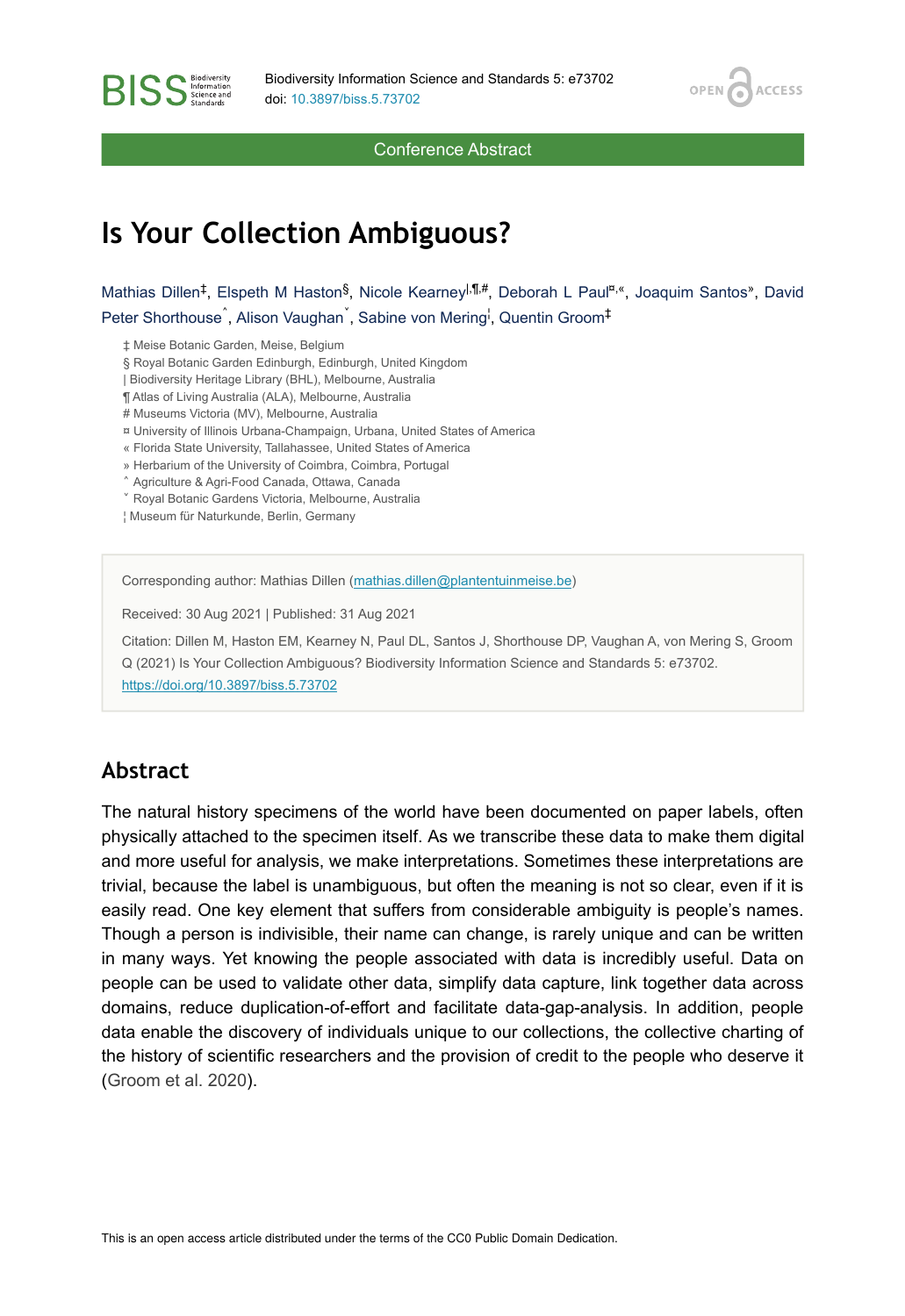We foresee a future where the people associated with collections are not ambiguous, are shared globally, and data of all kinds are linked through the people who generate them. The TDWG [People in Biodiversity Data Task Group](https://www.tdwg.org/community/attribution/people/) is therefore working on a guide to the disambiguation of people in natural history collections. The ultimate goal is to connect the various strings of characters on specimen labels and other documentation to persistent identifiers (PIDs) that unambiguously link a name "string" to the identity of a person. In working towards this goal, 150 volunteers in the [Bionomia](https://bionomia.net/) project have linked 21 million specimens to persistent identifiers for their collectors and determiners. An additional 2 million specimens with links to identifiers for people have already emerged directly from collections that make use of the recently ratified Darwin Core terms [recordedByID](https://github.com/tdwg/dwc/issues/102) and [iden](https://github.com/tdwg/dwc/issues/101) [tifiedByID.](https://github.com/tdwg/dwc/issues/101) Furthermore, the [CETAF Botany Pilot](https://t.co/z6Zk6SJsM8) conducted among a group of European herbaria and museums has connected over 1.4 million specimens to disambiguated collectors ([Güntsch et al. 2021](#page-2-1)). Still, given the estimated 2 billion ([Ariño 2010\)](#page-2-2) natural history specimens globally, there is much more disambiguation to be done.

The process of disambiguation starts with a trigger, which is often the transcription of a specimen's label data. Unambiguous identification of the collector may facilitate this transcription, as it offers knowledge of their biographical details and collecting habits, allowing us to infer missing information such as collecting date or locality. Another trigger might be the flagging of inconsistent data during data entry or resulting from data quality processes, revealing for instance that multiple collectors have been conflated. A disambiguation trigger is followed by the gathering of data, then the evaluation of the results and finally by the documentation of the new information.

Disambiguation is not always straightforward and there are many pitfalls. It requires access to biographical data, and identifiers to be minted. In the case of living people, they have to cooperate with being disambiguated and we have to follow legal and ethical guidelines. In the case of dead people, particularly those long dead, disambiguation may require considerable research.

We will present the progress made by the [People in Biodiversity Data Task Group](https://www.tdwg.org/community/attribution/people/) and their recommendations for disambiguation in collections. We want to encourage other institutions to engage with a global effort of linking people to persistent identifiers to collaboratively improve all collection data.

### **Keywords**

disambiguation, Wikidata, PID, agents, interoperability

### **Presenting author**

Mathias Dillen